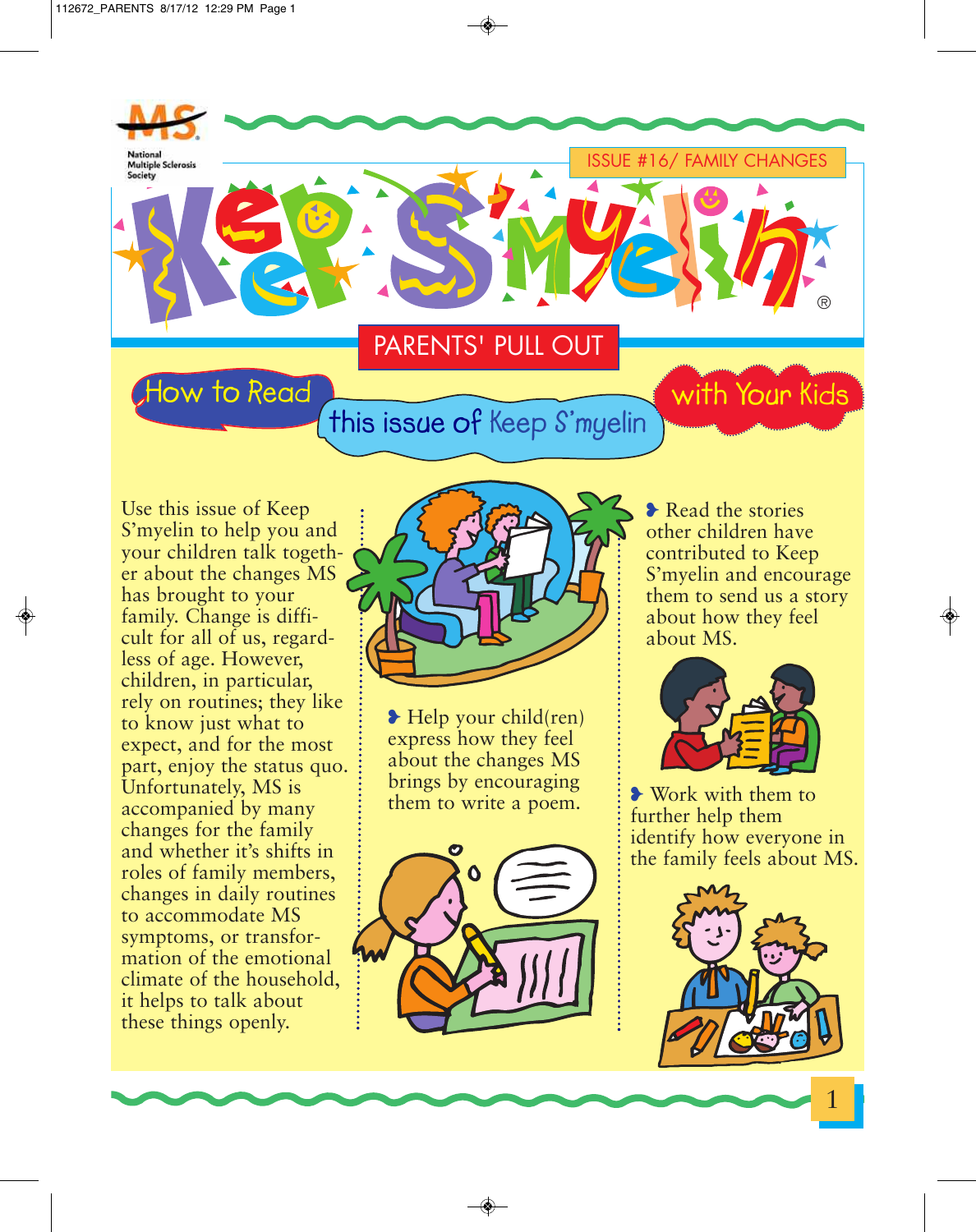## **Parenting Concerns:**

PARENTS' PULL OUT

**"As a person with MS, will I be able to be an effective parent and provide a good role model for growing children?"**

**DETERMINATION**

**M**ost people have strong opinions about what it takes to be a "good" parent. Men often envision themselves playing sports or doing other kids of physical activities with their kids, while women tend to think about activities like preparing healthy meals, managing birthday parties, participating in school events, shopping for school clothes and supplies with their kids.

**HONESTY**

2

Fortunately, "good" parenting comes in a variety of packages and love can take many forms. The important thing is providing children with a secure and loving environment in which to grow.

◈

WARN

**R**egardless of your physical abilities or disabilities, you can model important qualities for your children, like warmth, honesty, flexibility, and determination to meet whatever challenges come their way.

 $\bigoplus$ 

**FLEXIBILITY**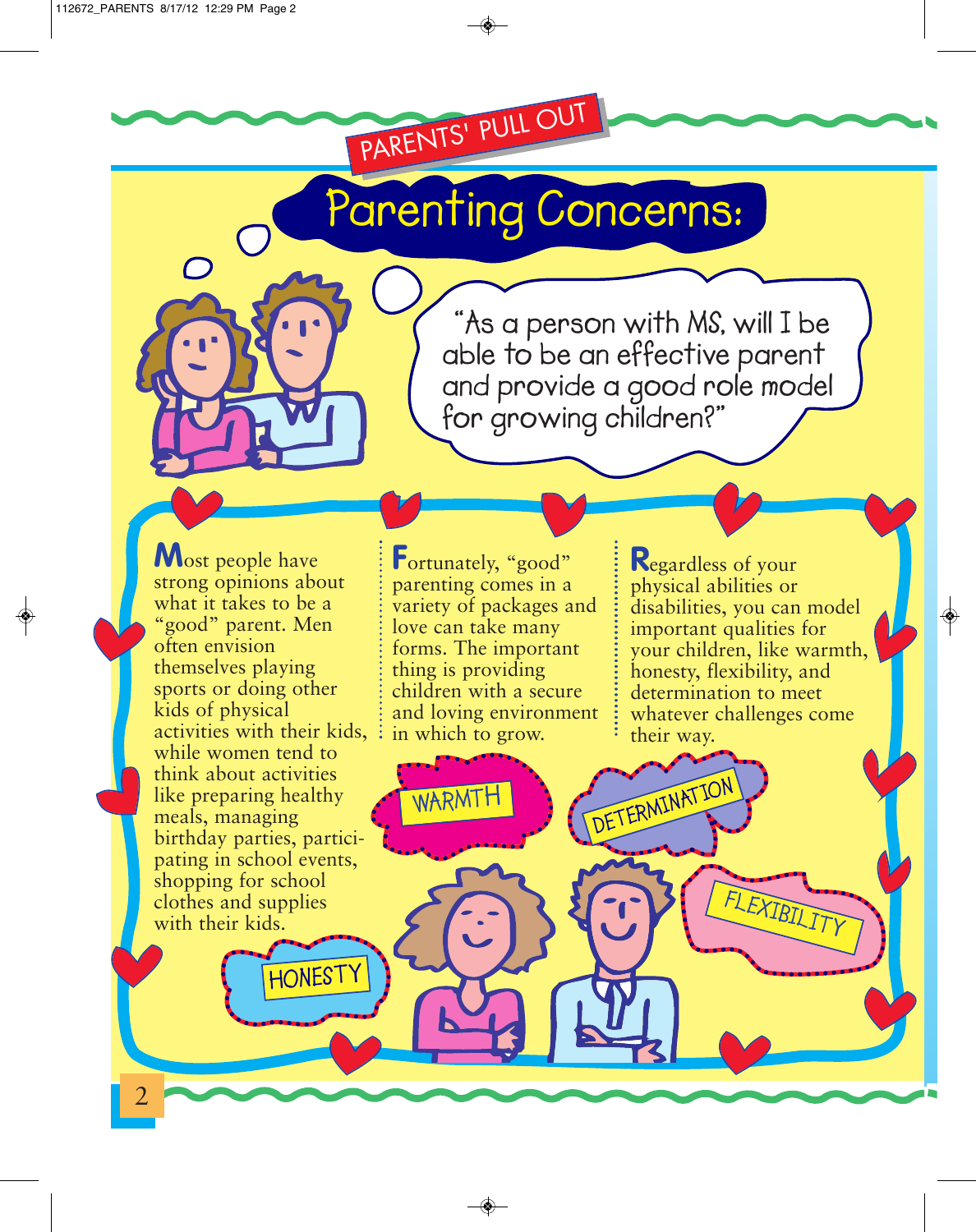

| $\mathsf{I}$ I feel_<br>$\overline{\phantom{a}}$ |                                               | _and |  |
|--------------------------------------------------|-----------------------------------------------|------|--|
|                                                  |                                               |      |  |
|                                                  |                                               |      |  |
| D.                                               | $\overline{\phantom{a}}$<br><b>CONTRACTOR</b> |      |  |

◈